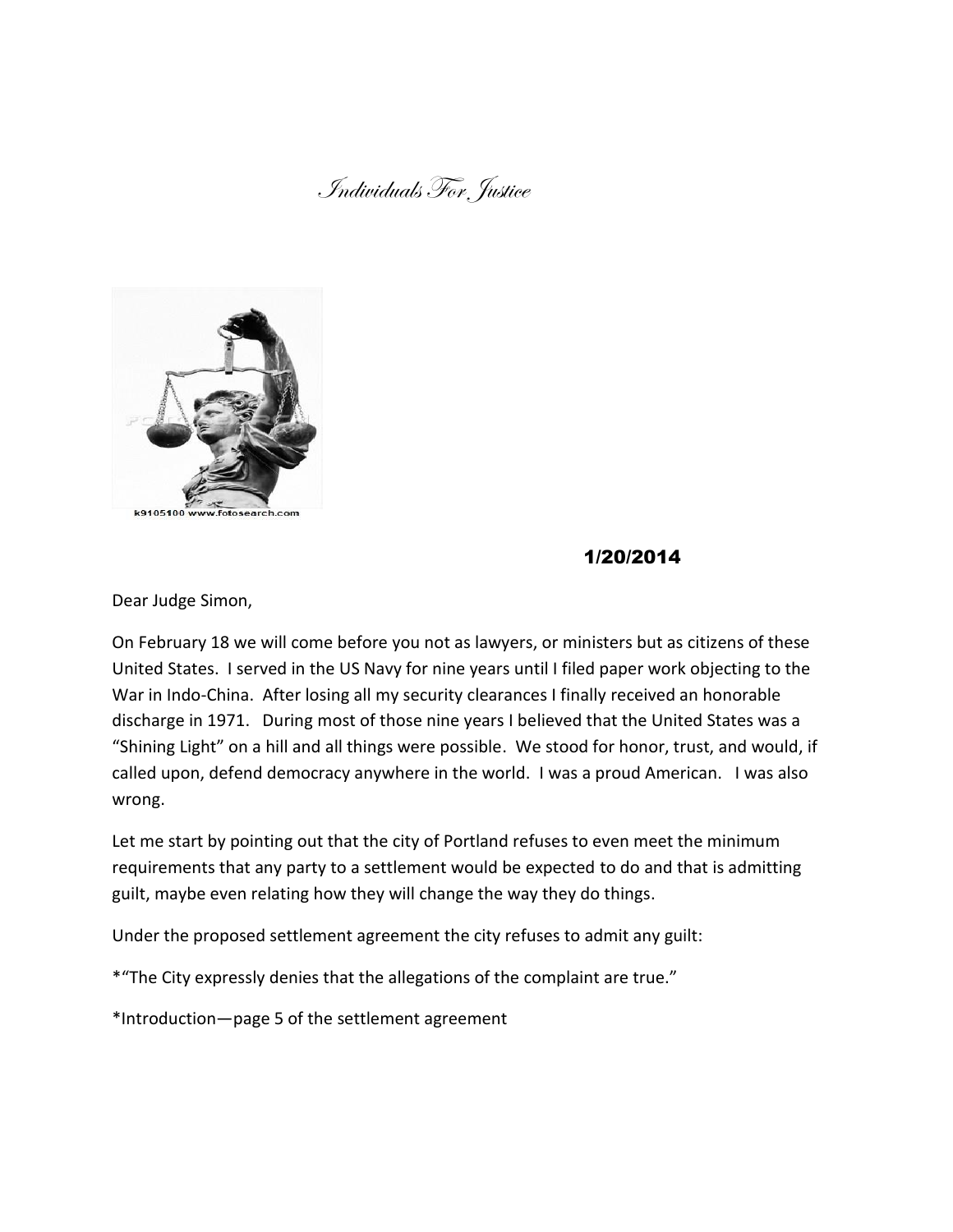This statement may make sense to stop lawsuits against the city for the action of its police department; but so what! Any defendant would have that problem and is required to admit guilt if they want the settlement; otherwise off to trial. I find this settlement offensive to the people of Portland and indirectly to the people of Oregon. This settlement is not "Fair, Reasonable and of course it is not Adequate" to restore the bond between the police and the people who they are supposed to serve. This group of bullies has not changed their ways even with the settlement hanging over their heads; they see nothing wrong here---move on! From the top of the chain of command tv o the person who will come into contact with the general public, they have total disrespect for large groups of people including the mentally ill. The African American community bears most of the anger and rage from this group by their use of profiling, but activists who stand their ground and demand that police officers not use their authority to punish in place of serving are also in jeopardy. The Portland Police Department have not and will not change their way of doing things until there is some authority that says, "Enough is enough" and forces them to change. We need you to be like that wonderful judge in the 70s who knew there was more to a simple break in at the Democratic Headquarters and ended up removing the Nixon Administration; we need you to act like Judge John Sirica. I am old enough to remember that what this federal judge did was the final act for me as a citizen protester to the terrible wrongs of government. One judge sent 19 high level administration officials to prison including the US Attorney General, Nixon cut a deal and ran, resigning the presidency for the first time in our history. We need you to be our Judge John Sirica; you are our last hope for justice and accountability.

We must have, at the end of the day, a totally independent "Review Board" with subpoena power and their own staff and budget, who answers to the people of Portland and not to any politician or police brass. If you allow this agreement to be accepted you will have taken away our last chance at some accountability. Are there cities that have such a body---Yes!

First, let me refer you to a study that looks at different types of review boards and explains some of the difficulties and rewards of such changes in the way we do things here in Portland. We believe that police investigating themselves is ripe for corruption and will say to our citizens, "It is business as usual." Please accept and read the following study and make it part of the record:

[http://cpp.fullerton.edu/cpp\\_policeoversight\\_report.pdf](http://cpp.fullerton.edu/cpp_policeoversight_report.pdf)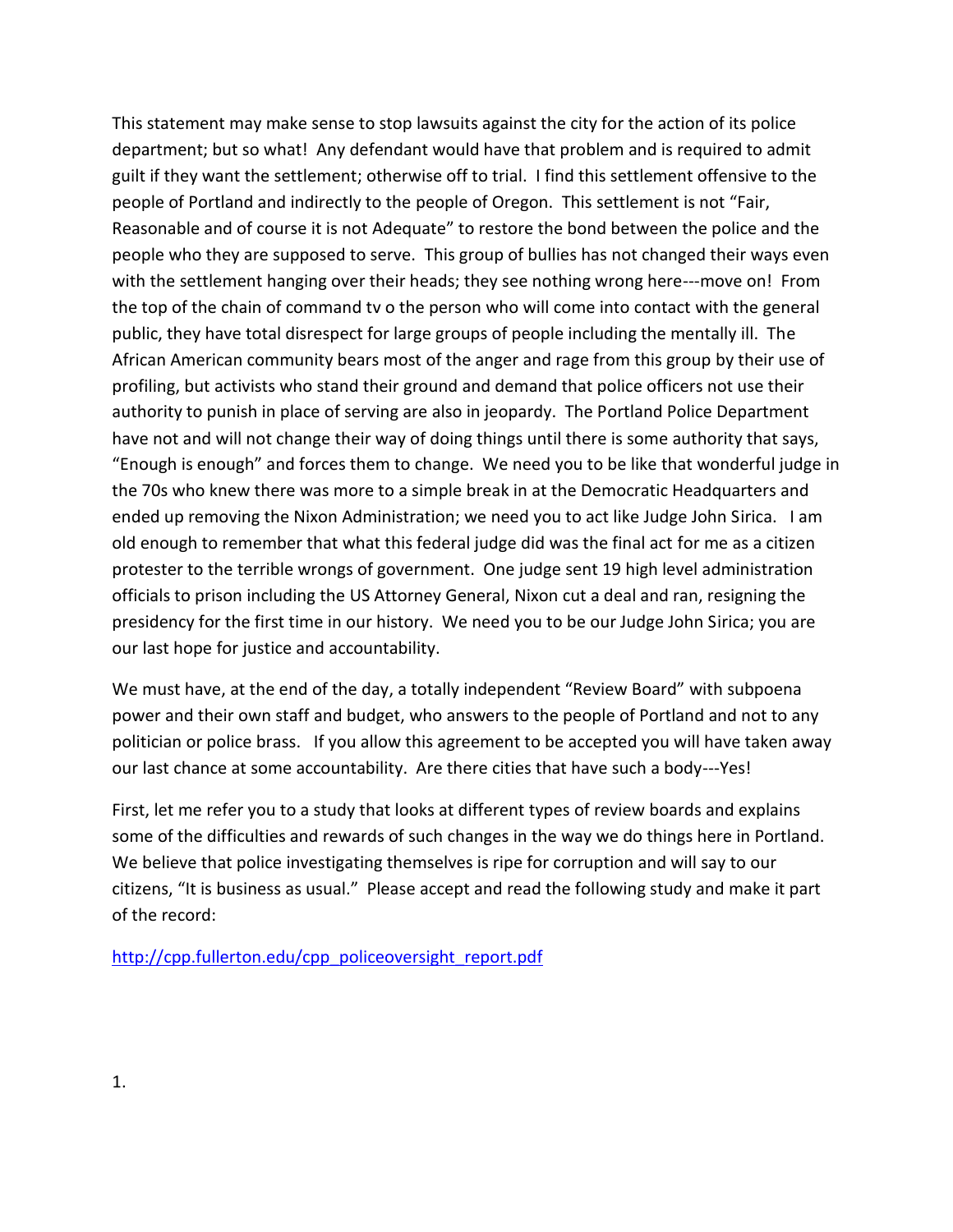The great value with this study is it offers different paths to travel when implementing a review body and leaves it up to us to pick and choose which one is good for our community. An Independent body that does not have the ability to investigate a police shooting is neither independent nor useful in any sense. Here is a letter from the City Auditor's office saying as much.

#### [http://www.portlandcopwatch.org/otis/IPR\\_Denial\\_of\\_Appeal\\_Sept0712.pdf](http://www.portlandcopwatch.org/otis/IPR_Denial_of_Appeal_Sept0712.pdf)

In the settlement agreement it clearly states that there will be changes affecting all the people of Portland, and not just those who are viewed as having mental breakdowns or problems. We need a mechanism that all people will trust, they must be independent boards with powers to subpoena and force testimony of the perpetrators who are being investigated. The police must have no ability to interfere with this administrative procedure. Today, after this agreement is signed "as is" the chief of police will remain on top of the disciplinary pyramid. He has in the recent past, and will continue to be able to change the decisions or recommendations of the Independent Review Board.

This agreement is unacceptable and should be rejected. We spoke of real independent review boards and I would like to just talk about one:

#### BART CITIZEN OVERSIGHT MODEL

This model has a number of levels to ensure that any investigation will be fair, and reasonable. There is a person called the Independent Police Auditor who does the investigation, gives their conclusion to another civilian body called Citizen Review Board who also evaluates what the Auditor submitted and passes that on to the Chief of Police. The Chief must implement the wishes of the Auditor and/or the Citizen Review Board or file an appeal to the City Manager, (In our case Mayor.) We can't even get our Chief to agree to put his reasons for changing the recommendations in writing, never mind justifying them to the Mayor.

### [http://www.bart.gov/sites/default/files/docs/BART\\_Citizen\\_Oversight\\_Model.pdf](http://www.bart.gov/sites/default/files/docs/BART_Citizen_Oversight_Model.pdf)

In conclusion, let me say we need accountability and the settlement before you gives us very little. We do not accept the concept that getting something new from you is good enough. We see this settlement as business as usual and will cause us to be back here in a few years having spent millions of taxpayer dollars with nothing to show for it. We need you to be our John Sirica.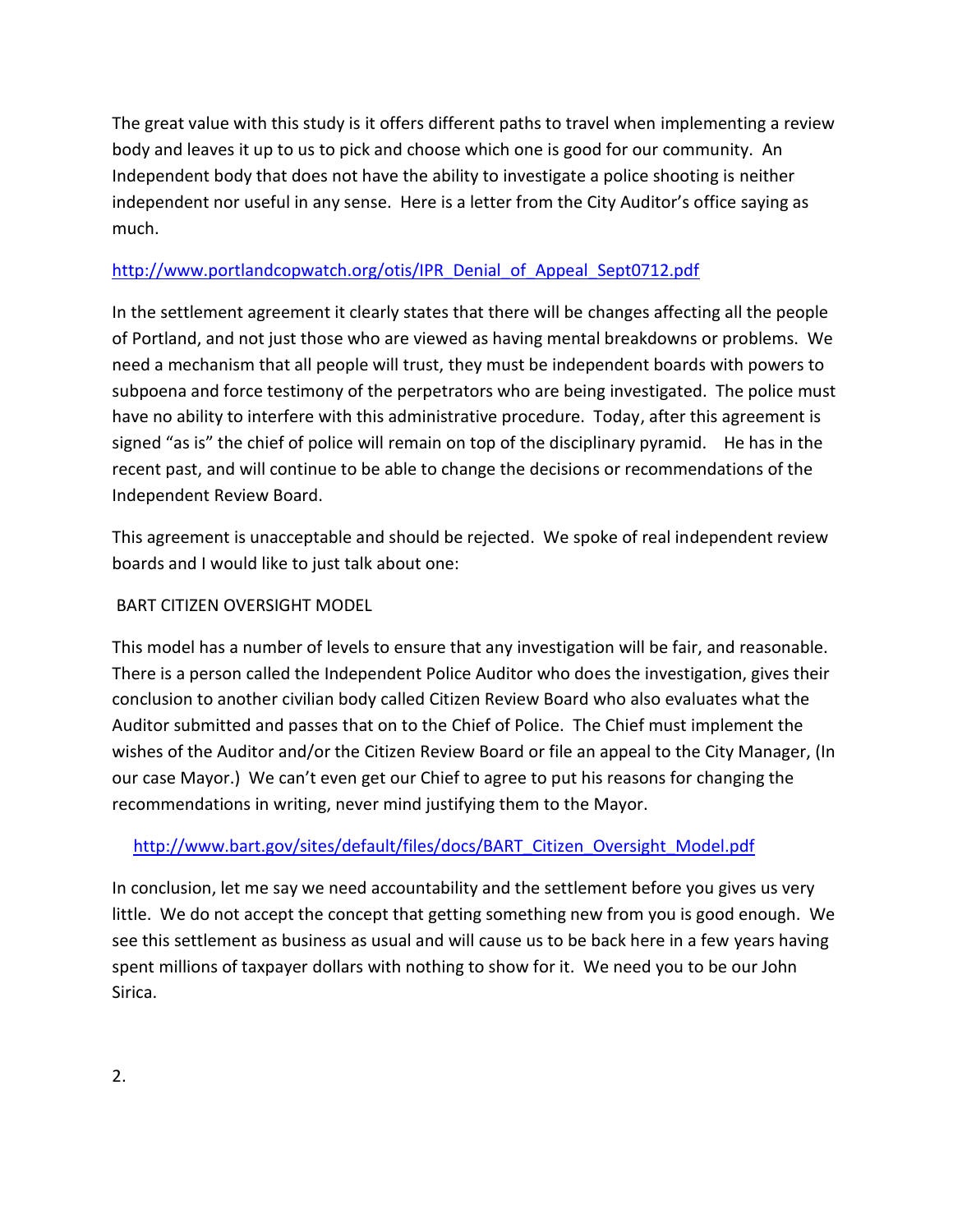

k9105100 www.fotosearch.com **1/20/2014** 

# INDIVIDUALS FOR JUSTICE

#### *503-946-8428*

*We expect the following people to use the 10 minutes allotted to our group:*

- *1. Joe Walsh, founding member*
- *2. Jose Serrica, member and street minister.*
- *3. Roberto Lovato, member*